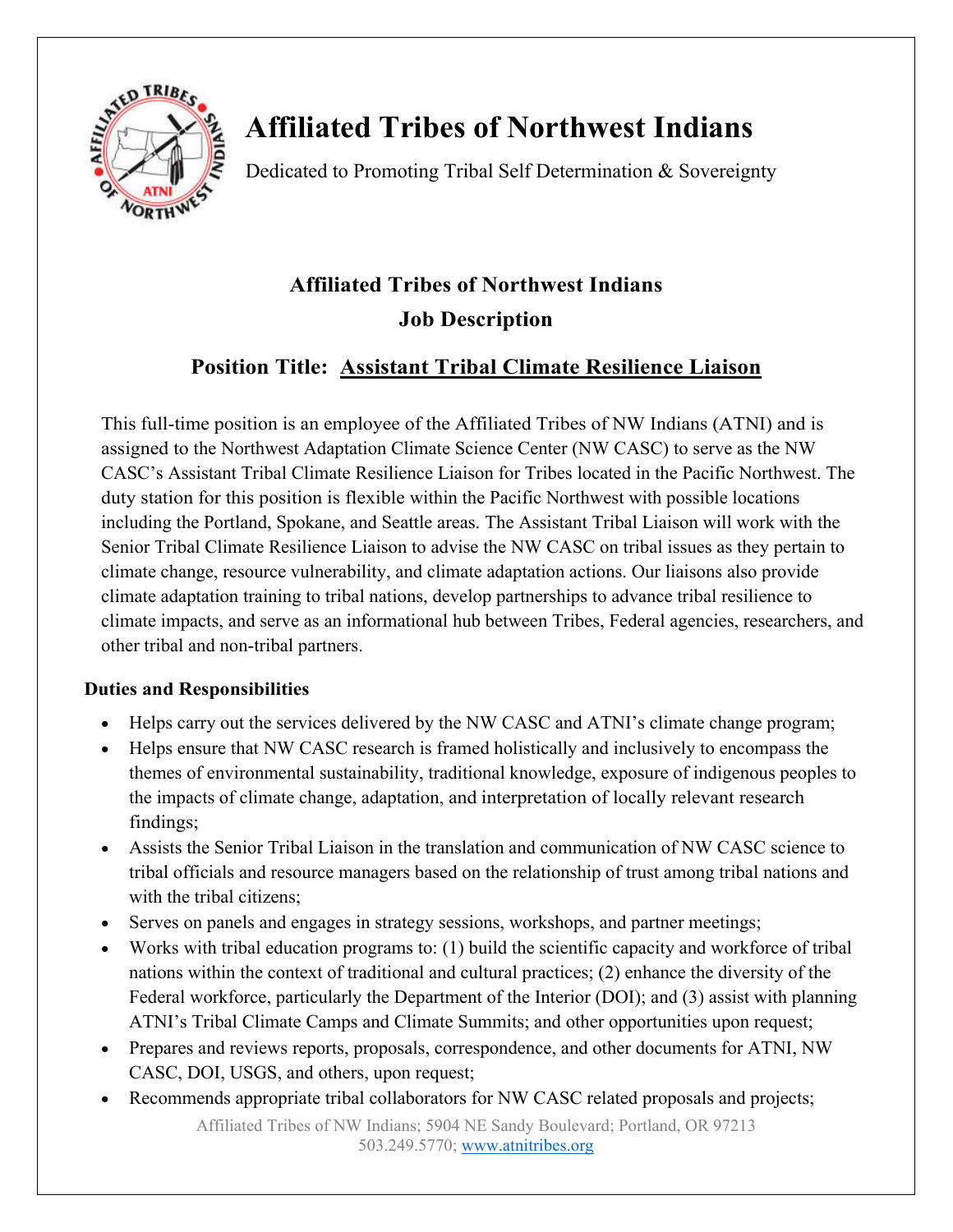- Coordinates and organizes the planning, logistics, accounting, and programmatic activities for tribal related trainings, workshops, conferences, etc.;
- Attends and presents at tribal meetings, as appropriate;
- Prepares reports and tracks NW CASC tribal related activities and corresponding metrics;
- Conducts outreach to tribal communities to learn about and assess their climate science needs and questions and to inform them of the climate science and adaptation resources available to them through meetings with tribal governments, departments, NGOs, TCUs and schools, and individuals involved in climate adaptation work;
- Provides climate adaptation planning support to tribal governments and community climate resilience stakeholders in coordination with the NW CASC and other partners;
- Maintains database and ongoing contact with tribal resource managers and tribal personnel involved in climate planning and risk management; and
- Under the guidance of the Senior Tribal Liaison, the NW CASC director, and ATNI's climate change Program Director, assists with the management of ATNI's internship programs;
- Participates in a network of tribal climate science liaisons working within the CASC network; Uses Wordpress to edit, update, and maintain a website for outreach and coordination of activities with NW CASC and tribal communities; Uses ConstantContact, Mailchimp, and Microsoft products to send program newsletters.
- Conducts CASC-related research as time permits.

### **Qualifications Required (applicants will be assessed based upon these qualifications)**

- Master's degree preferred, or bachelor's degree with at least three years of experience, in an area of science relevant to climate change and tribal issues, including the social sciences and public health;
- Demonstrated knowledge and experience related to a) environmental sustainability, b) tribal traditional knowledge, and c) exposure of indigenous peoples to the impacts of climate change, adaptation, and interpretation of locally relevant research findings;
- Incumbent understands tribal governments and communities, values, needs, Indigenous knowledges, and knowledge of tribal treaty rights and federal trust relations;
- Demonstrated knowledge of, and previous involvement in, issues that tribal communities in the Northwest are facing that could be addressed through research in climate change impacts;
- Ability to assist in development and evaluation of research proposals, methods and outcomes;
- Strong oral and written communication skills, especially the ability to articulate relevant climate change-related issues and program products and concepts to American Indian communities and non-scientists generally;
- Demonstrated ability to work both independently and as a collaborative team member;
- Demonstrated ability to organize, prioritize, document, and manage multiple projects.
- Native American hiring preference. ATNI preferentially hires citizens of federally-recognized Tribal Nations.